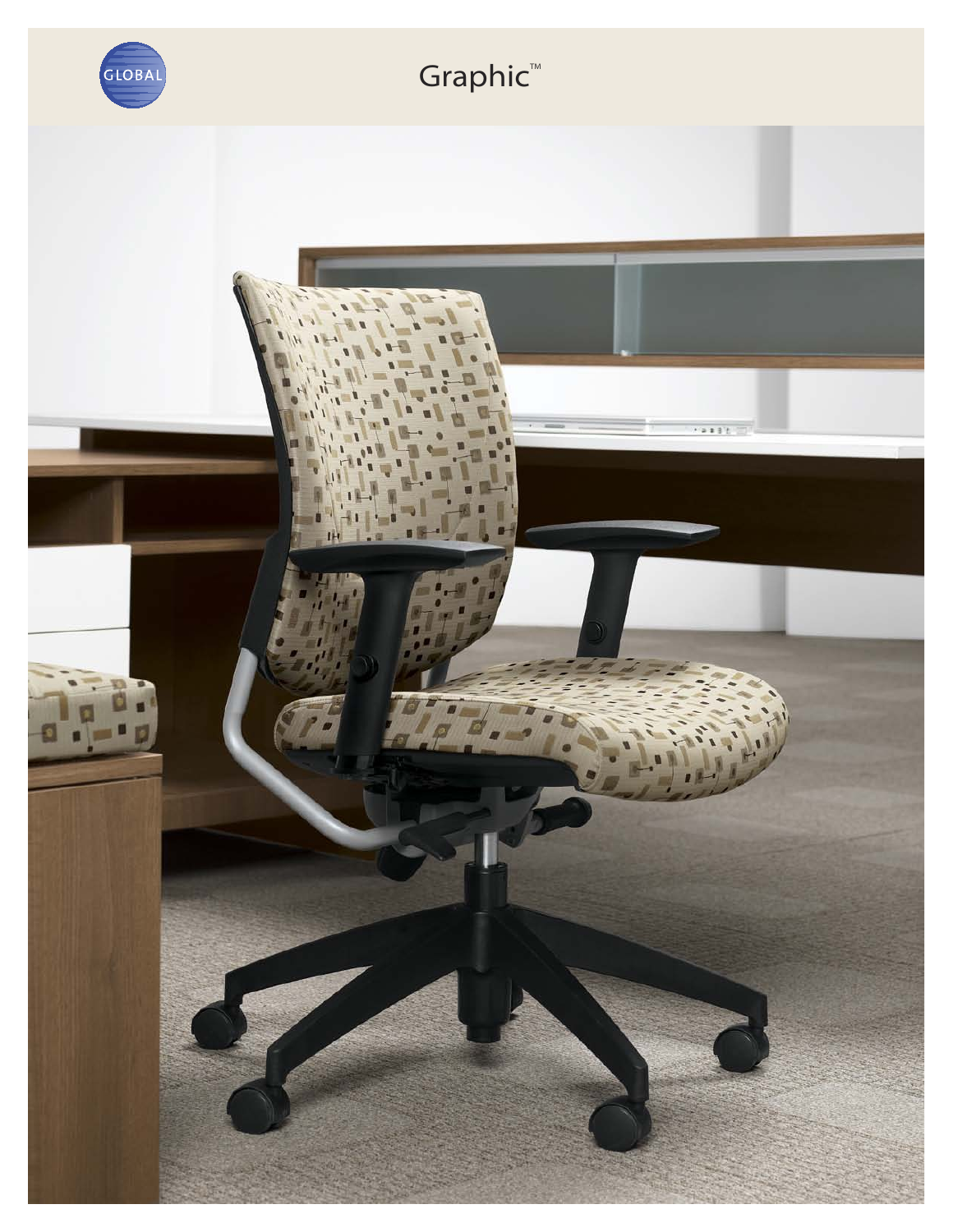

## Graphic<sup>™</sup>

Developed by world-renowned seating designer Zooey Chu, the Graphic™ series offers casual style and contemporary scale in an affordable ergonomic design.

The chair back features a new mechanism that places the pivot point directly below the operator's hips allowing both the user and the chair back to pivot from the same point in a natural motion.



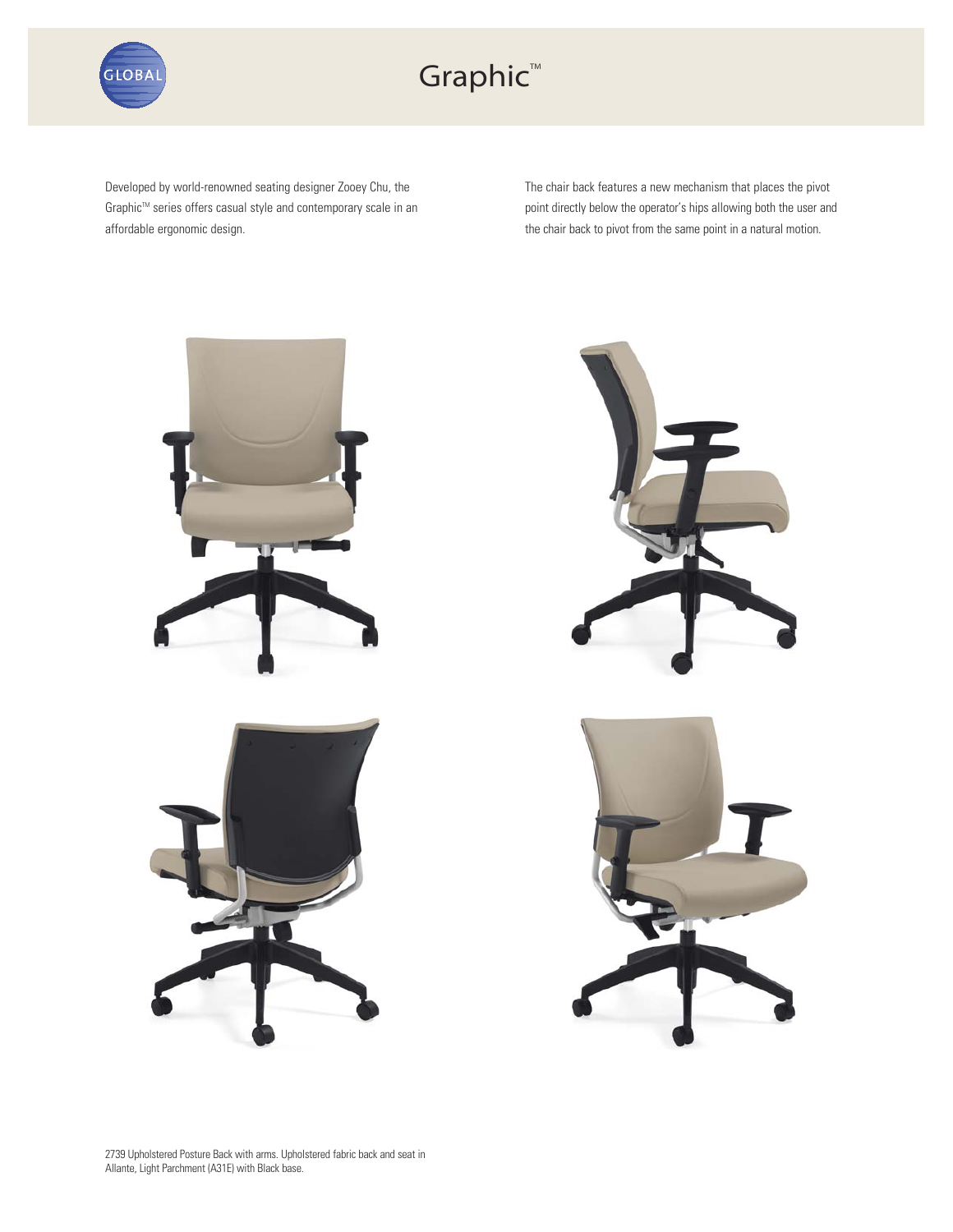

## Graphic™

Graphic's slim, Euro-style back is contoured side to side for comfort and top to bottom, integrating a lumbar support. Back options include fully upholstered, breathable mesh and a durable textured nylon back.

Arms are width and height adjustable with armcaps that slide forward and rearward to accommodate different tasks, working styles and variations in user size. The Graphic chair series is available with or without arms



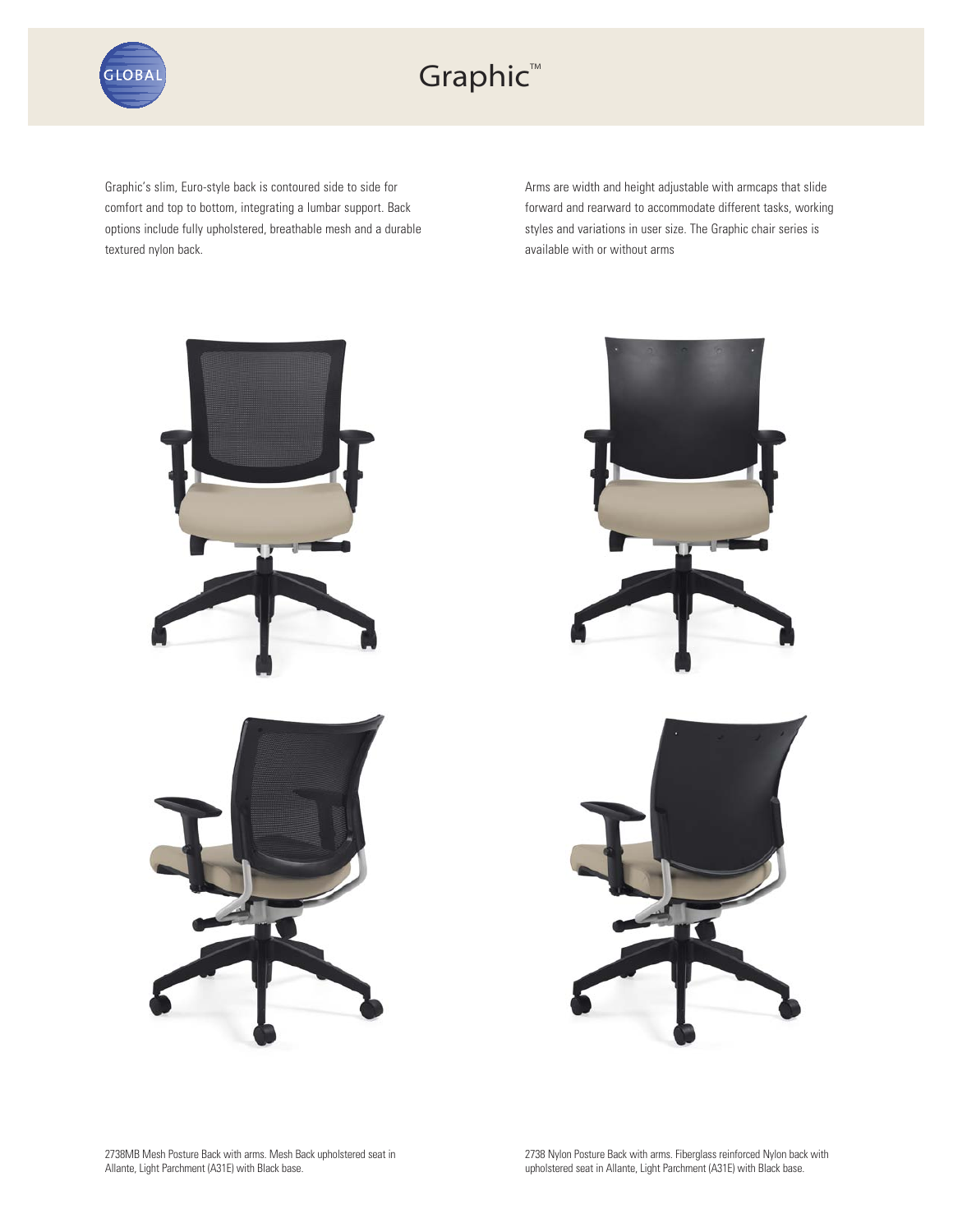## Graphic™



The chair back is designed to pivot from a point directly below the users hips resulting in a natural, ergonomic motion. The tilt tension can be adjusted to balance the user's body weight. The chair's back can be locked in either an upright or reclined position. Seat height and arm height are independently adjustable.

Details: **A.** Chair back movement. **B.** Tilt-tension control. **C.** Armcaps slide forward and back. **D.** Arms move up and down and slide away from seat (WA) by up to 2" to accommodate larger users. **E.** Two position Tilt-lock adjustment. **F.** Black fiberglass reinforced nylon spider base. **G.** Optional Steel base, Tungsten Steel Finish.